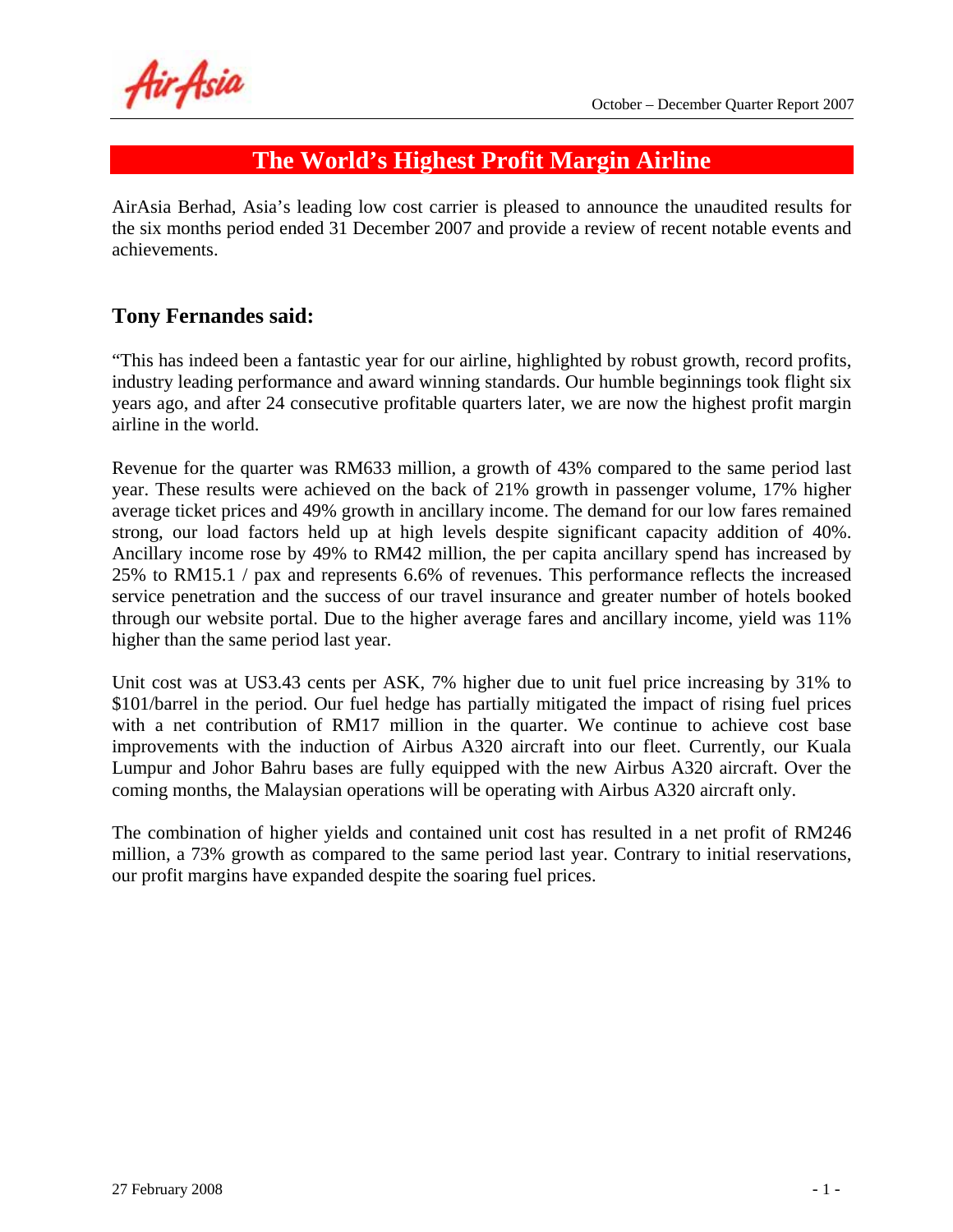| <b>Quarter Ended: 31 December</b><br><b>RM'000</b> | <b>Oct-Dec</b><br>2007 | <b>Oct-Dec</b><br>2006<br>(restated) | Q2 2008<br>vs. Q2 2007 |
|----------------------------------------------------|------------------------|--------------------------------------|------------------------|
|                                                    |                        |                                      |                        |
| <b>Ticket Sales</b>                                | 591,267                | 414,930                              | 42%                    |
| Ancillary Income                                   | 41,526                 | 27,905                               | 49%                    |
| Revenue                                            | 632,792                | 442,835                              | 43%                    |
|                                                    |                        |                                      |                        |
| <b>EBITDAR</b>                                     | 256,829                | 145,299                              | 77%                    |
| <b>EBIT</b>                                        | 154,847                | 86,822                               | 78%                    |
| Pretax profit                                      | 202,024                | 85,189                               | 137%                   |
| Net Income                                         | 245,723                | 142,050                              | 73%                    |
|                                                    |                        |                                      |                        |
| <b>EBITDAR Margin</b>                              | 40.6%                  | 32.8%                                | $7.8$ ppt              |
| <b>EBIT Margin</b>                                 | 24.5%                  | 19.6%                                | $4.9$ ppt              |
| Pretax profit Margin                               | 31.9%                  | 19.2%                                | 12.7 ppt               |
| Net Income Margin                                  | 38.8%                  | 32.1%                                | $6.8$ ppt              |

# **Summary for the Period October – December 2007 unaudited Financial Results**

### **Summary for the Period October – December 2007 Operating Results**

| <b>Quarter Ended: 31 December</b> | Q <sub>2</sub> 2008 | Q2 2007<br>(restated) | Q2 2008<br>vs. Q2 2007 |
|-----------------------------------|---------------------|-----------------------|------------------------|
|                                   |                     |                       |                        |
| Passengers Carried                | 2,757,967           | 2,273,405             | <b>21%</b>             |
| ASK (million)                     | 4274                | 3060                  | 40%                    |
| RPK (million)                     | 3223                | 2505                  | 29%                    |
| Average Fare (RM)                 | 214                 | 183                   | 17%                    |
| Rev / ASK (US cents)              | 4.44                | 3.99                  | 11%                    |
| Cost / ASK (US cents)             | 3.43                | 3.21                  | 7%                     |
| Cost / ASK-ex fuel (US cents)     | 1.66                | 1.72                  | $-4\%$                 |
| Seat Load Factor                  | 77.8%               | 81.9%                 | $(4.1)$ ppt            |
| Aircraft (average)                | 33.7                | 27.0                  | 25%                    |
| Aircraft (end of period)          | 39                  | 32                    | 22%                    |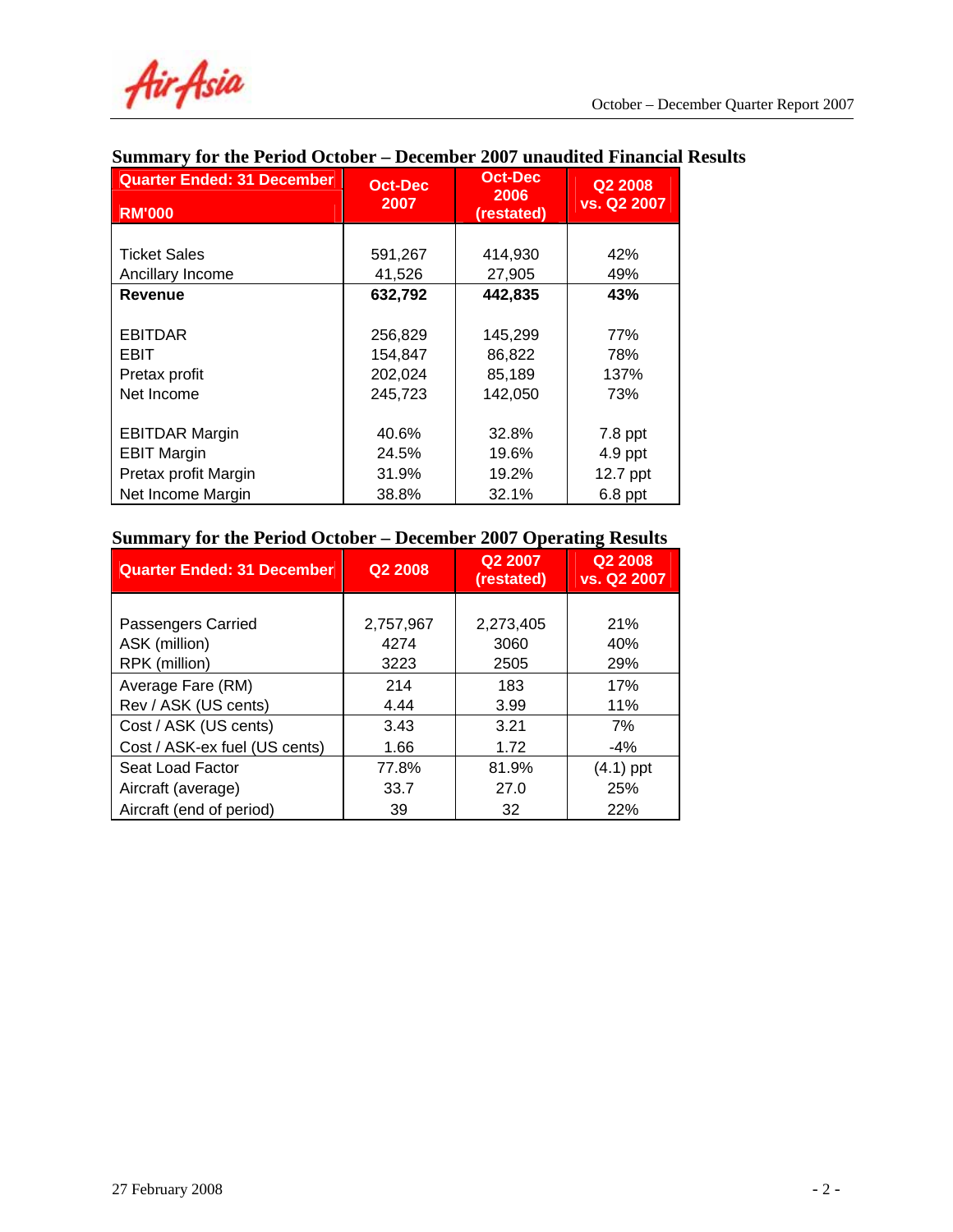Air Asia

### **Summary of unaudited 12 months 2007 Financial Results**

| <b>Figures in RM '000s, unless</b><br>otherwise stated | 12-months<br>(Jan-Dec) |
|--------------------------------------------------------|------------------------|
|                                                        |                        |
| <b>Ticket Sales</b>                                    | 1,786,812              |
| Ancillary Income                                       | 135,900                |
| Revenue                                                | 1,922,712              |
|                                                        |                        |
| EBITDAR                                                | 671,018                |
| EBIT                                                   | 406,906                |
| Profit before Tax                                      | 451,776                |
| Net Income                                             | 699.246                |
|                                                        |                        |
| <b>EBITDAR Margin</b>                                  | 35%                    |
| <b>EBIT Margin</b>                                     | 21%                    |
| Profit before Tax Margin                               | 23%                    |
| Net Income Margin                                      | 36%                    |

### **Summary of the 12 months 2007 Operating Results**

| <b>Year Ended: 31 December</b> | 12-months<br>(Jan-Dec) |
|--------------------------------|------------------------|
|                                |                        |
| Passengers Carried             | 9,717,480              |
| ASK (million)                  | 14,536                 |
| RPK (million)                  | 11,136                 |
| Average Fare (RM)              | 183.9                  |
| Rev/ASK (US cent)              | 4.03                   |
| Cost/ASK (US Cent)             | 3.20                   |
| Cost/ASK (US Cent) excl Fuel   | 1.61                   |
| Seat Load Factor               | 78.6%                  |
| Aircraft (average)             | 29.9                   |
| Aircraft (end of period)       | 39                     |

The year 2007 marked a number of important milestones in AirAsia's growth, and the highlights are as follows;

- $\triangleright$  Profit margins for 12-months 2007 are the highest of any airline in the World.
- ¾ Recognition by independent industry observers as The Best Low Cost Airline in Asia awarded by Skytrax and Airline of the year 2007 by CAPA.
- ¾ Successfully obtained Government approval to fly to Singapore.
- $\triangleright$  Overtaking MAS as the largest domestic Malaysian airline with 6.5 million passengers compared to 5.4 million by MAS.
- ¾ Kuala Lumpur and Johor Bahru bases are re-fleeted with brand new Airbus A320 aircraft.

For the full 12 months of 2007, AirAsia's total revenue was RM1.9 billion. The operations performed well, load factors was at 79% with average fare of RM184. The profit margins achieved for the full year was the highest of any airline in the world."